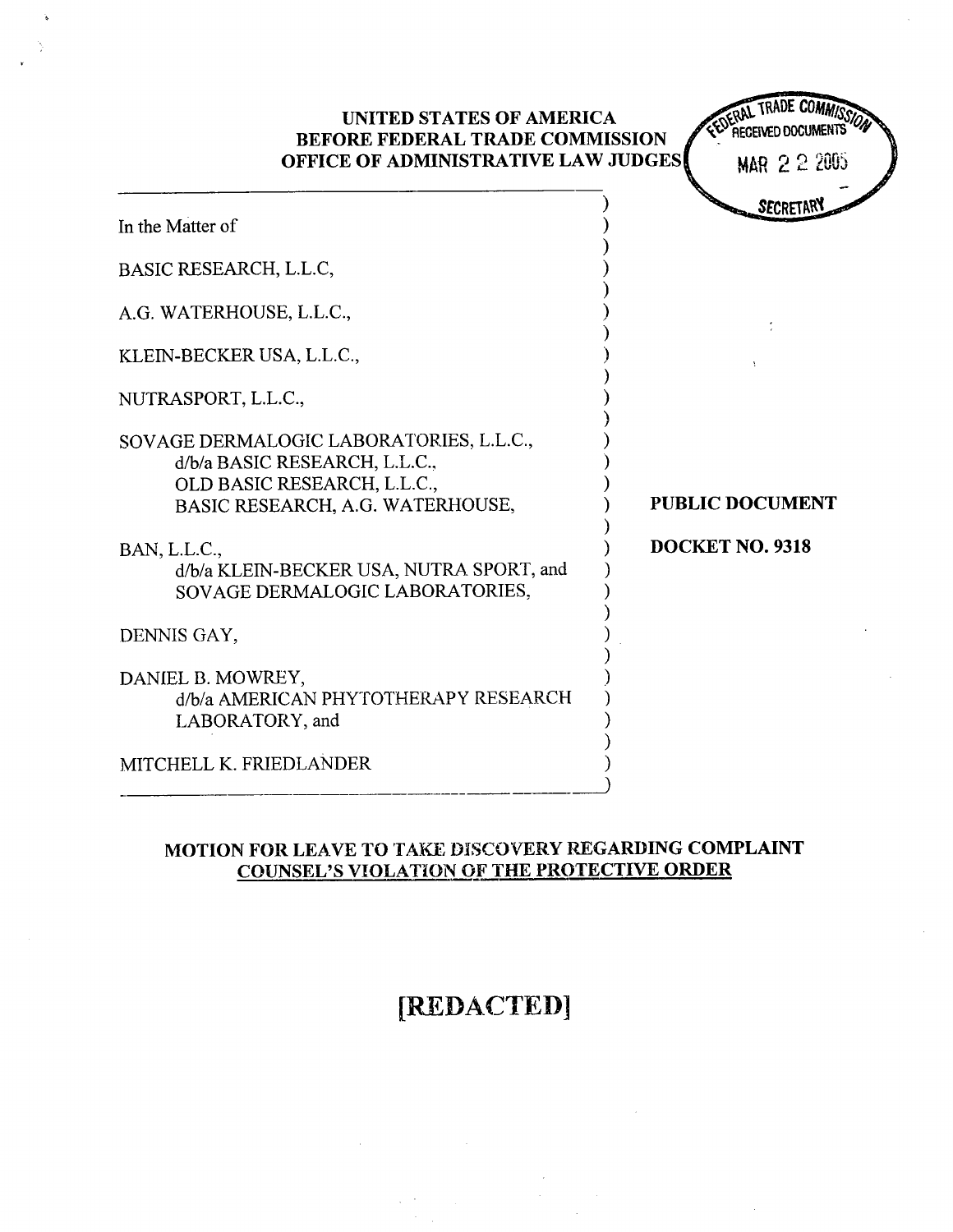Respectfully submitted

Jeffrey D. Feldman Todd M. Malyn Gregory L. Hilyer FeldmanGale, P. Miami Center, 19<sup>th</sup> Floor 201 South Biscayne Blvd. Miami, Florida 33131 Tel: (305) 358-5001<br>Fax: (305) 358-3309 (305) 358-3309

Attorneys for Respondents Basic Research, LLC A.G. Waterhouse, LLC, Klein-Becker USA, LLC Nutrasport, LLC, Sövage Dermalogic Laboratories, LLC and Ban, LLC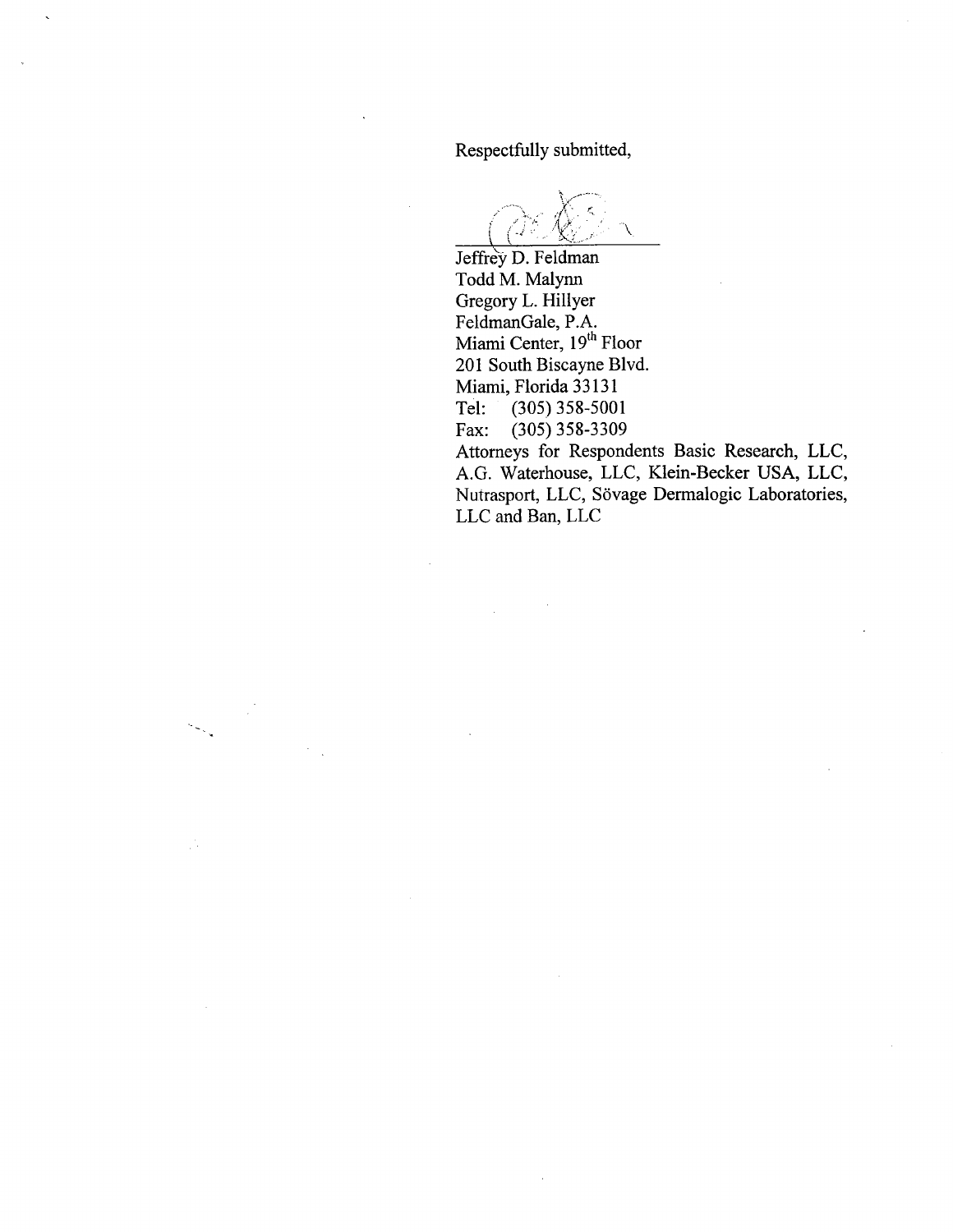DATED this  $21^{\frac{q}{2}}$  day of  $M_{\text{ALCH}}$ , 2005.

 $\sim$ 

**BURBIDGE & MITCHELL** 

Richard D. Burbidge Attorneys for Respondent Dennis Gay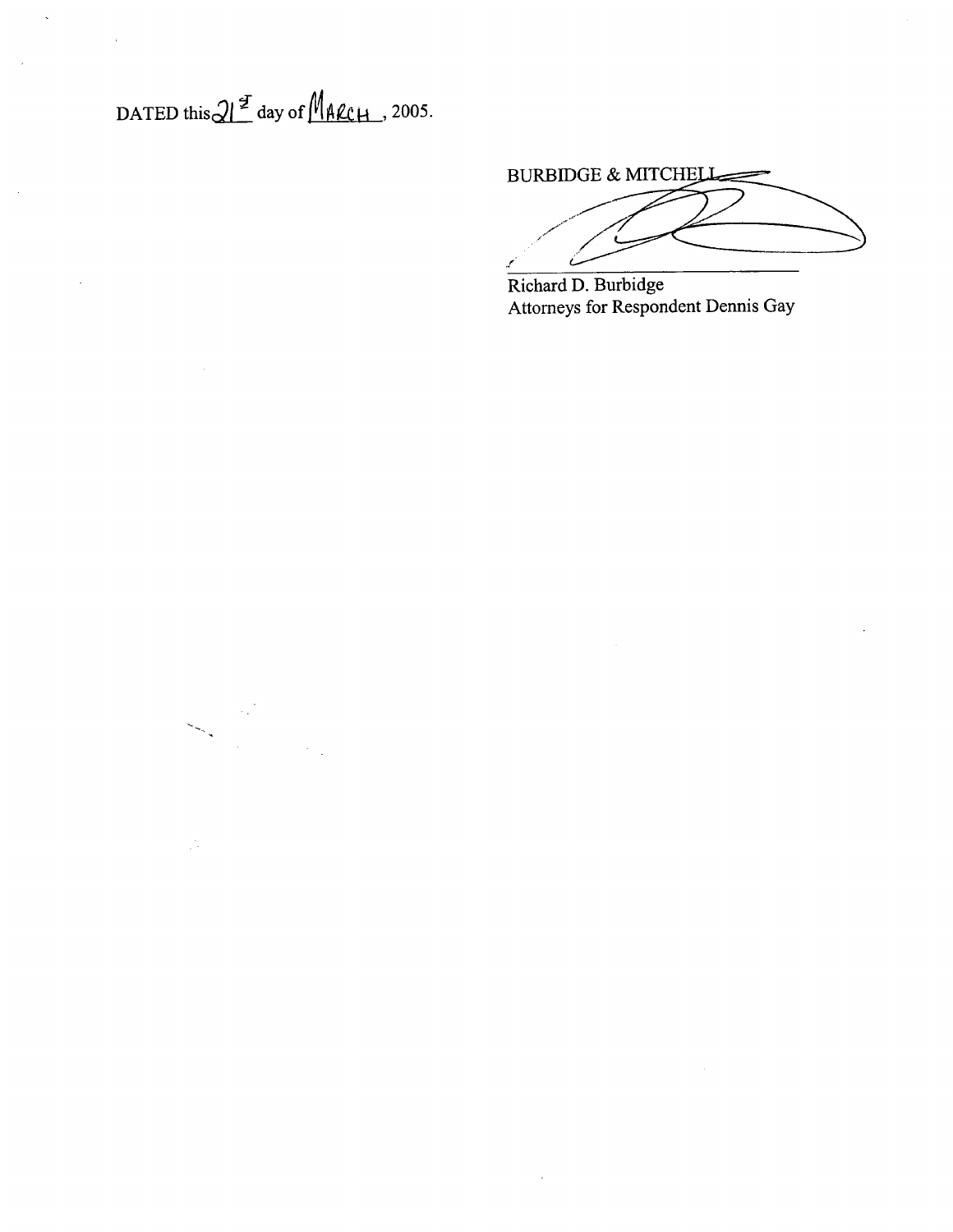Z

Mitchell K. Friedlander c/o Compliance Deparment 5742 West Harold Gatty Drive Salt Lake City, Utah 84116 Telephone: (801) 414-1800 Facsimile: (801) 517-71 08

Pro Se Respondent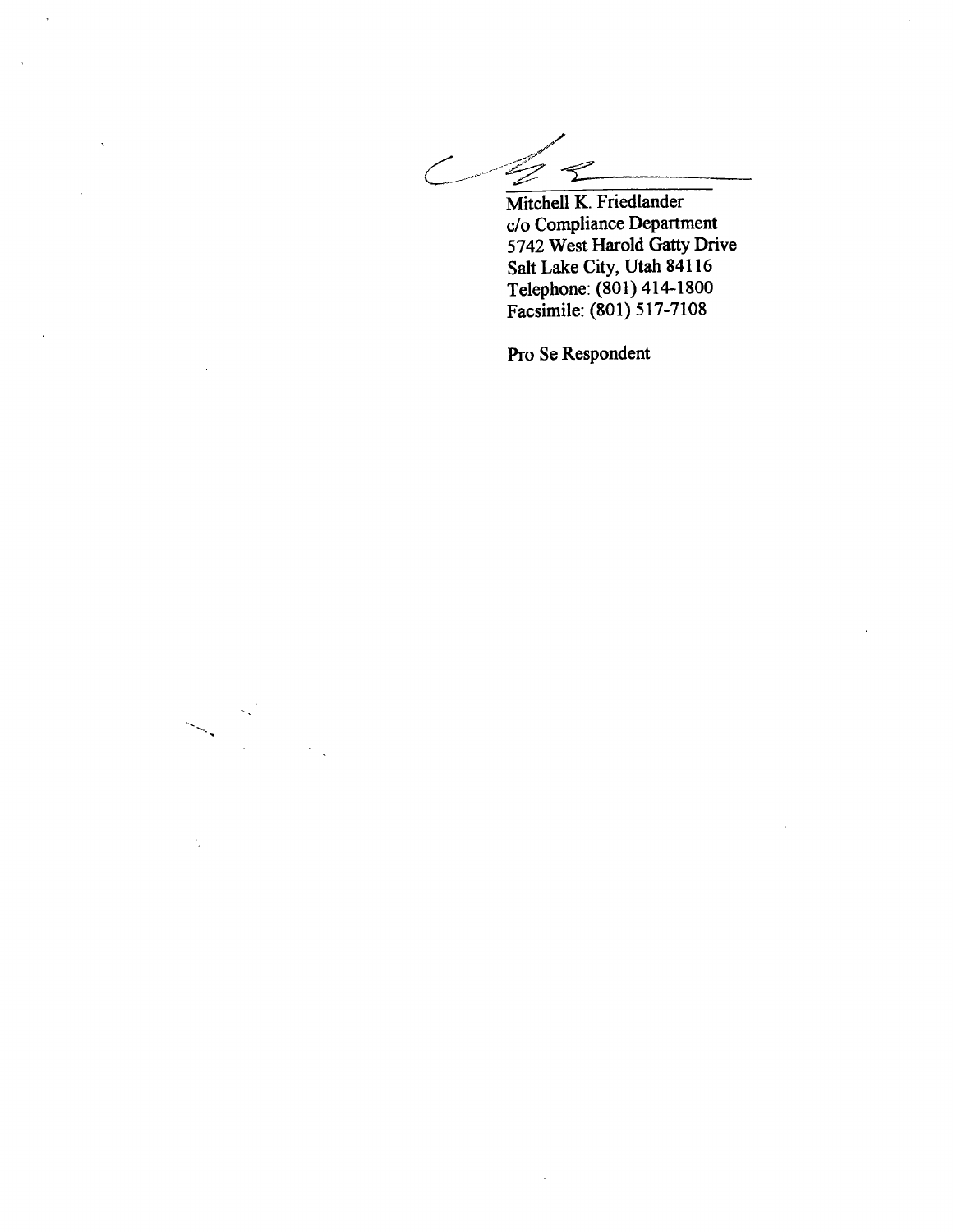Respectfully Submitted

Ronald F. Price Utico

PETERS SCOFIELD PRICE A Professional Corporation 340 Broadway Centre 111 East Broadway Salt Lake City, Utah 84111 Telephone: (801) 322-2002 Facsimile: (801) 322-2003 E-mail: rfp@psplawyers.com

Attorneys for Respondent Daniel B. Mowrey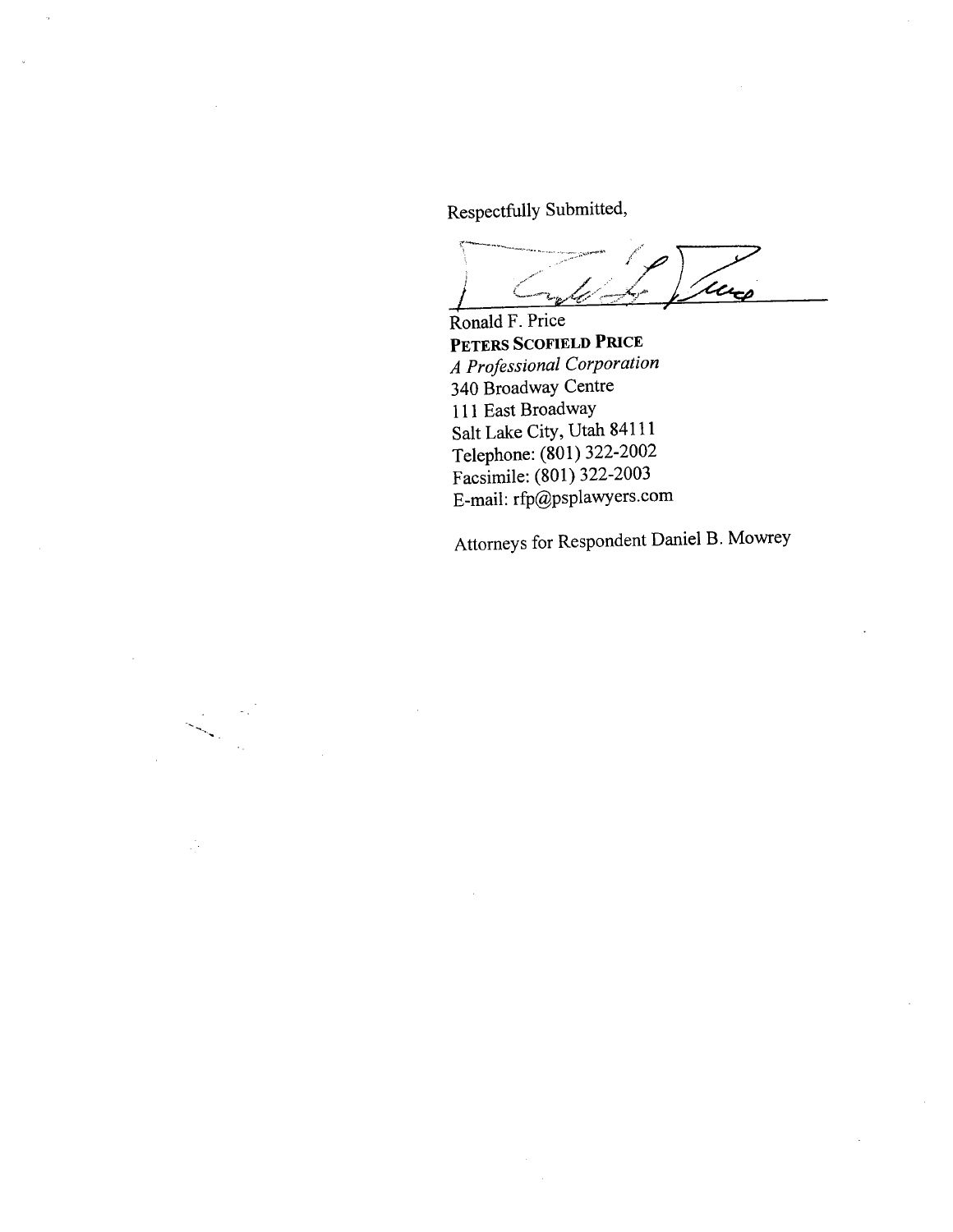## CERTIFICATE OF SERVICE

I HEREBY CERT)FY that a true and correct copy of the foregoing was provided to the following parties this  $2\sqrt{16}$  day of March, 2005 as follows:

(1) One (1) original and one (2) copies by Federal Express to Donald S. Clark Secretary, Federal Trade Commission, Room H-159, 600 Pennsylvania Avenue, N.W., Washington, D.C., 20580;

(2) One (1) electronic copy via e-mail attachment in Adobe $^{\circledR}$  " pdf" format to the Secretary of the FTC at Secretary@ftc.gov;

(3) Two (2) copies by Federal Express to Administrative Law Judge Stephen J. McGuire, Federal Trade Commission, Room H-I04, 600 Pennsylvania Avenue N. Washington, D.C. 20580;

(4) One (1) copy via e-mail in Adobe<sup>®</sup> ".pdf" format to Commission Complaint Counsel, Laureen Kapin, Joshua S. Millard, and Laura Schneider, all care of lkapin@ftc.gov,  $imillard@ftc.gov$ ; rrichardson@ftc.gov; Ischneider@ftc.gov with one (1) paper courtesy copy via U. S. Postal Service to Laureen Kapin, Bureau of Consumer Protection, Federal Trade Commission Suite NJ-2122, 600 Pennsylvania Avenue, N.W., Washington, D.C., 20580;

(5) One (1) copy via U. S. Postal Service to Elaine Kolish, Associate Director in the Bureau of Consumer Protection, Federal Trade Commission, 600 Pennsylvania Avenue, N. Washington, D.C. 20580

(6) One (1) copy via United States Postal Service to Stephen Nagin, Esq. , Nagin Gallop & Figueredo, 3225 Aviation Avenue, Suite 301, Miami, Florida 33131.

(7) One (1) copy via United States Postal Service to Richard Burbidge, Esq. Jefferson W. Gross, Esq. and Andrew J. Dymek, Esq., Burbidge & Mitchell, 215 South State Street, Suite 920, Salt Lake City, Utah 84111 , Counsel for Dennis Gay.

(8) One (1) copy via United States Postal Service to Ronald F. Price, Esq., Peters Scofield Price, A Professional Corporation, 340 Broadway Centre, 111 East Broadway, Salt Lake City, Utah 84111, Counsel for Daniel B. Mowrey.

(9) One (1) copy via United States Postal Service to Mitchell K. Friedlander, 5742 West Harold Gatty Drive, Salt Lake City, Utah 84111 , Pro Se.

 $R_{\mathcal{L}}$